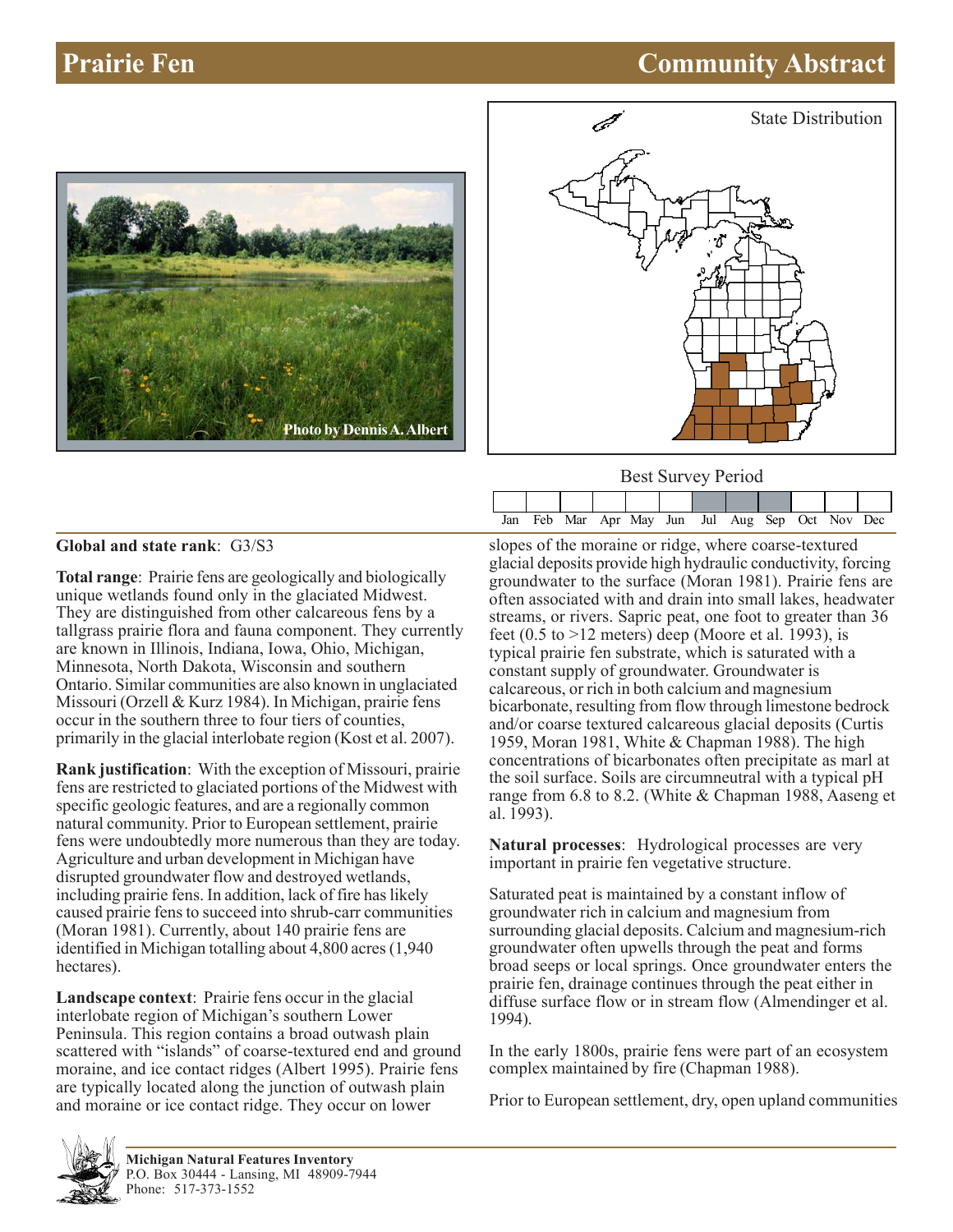such as mixed oak barrens or white oak savannas were often adjacent to prairie fens (Comer et al. 1995). Native American or lightning strike fires burned uplands and likely spread into adjacent prairie fens (Vogl 1969). These fires burned surface vegetation, inhibited shrub invasion, and maintained the open prairie fen community structure (Curtis 1959).

**Vegetation description**: Historically, prairie fen vegetation was adapted to the natural processes described above. Fire is suppressed in most landscapes today, and therefore the vegetative structure in existing prairie fens is largely a result of the unique hydrology. Vegetation of this community consists of obligate wetland and calcicolous species mixed with tallgrass prairie and sedge meadow species.

Three (or four) vegetation zones are often present in prairie fens (Chapman 1988). Inundated flats or depressions are located around lake or stream margins. This zone can be expansive around lakes, or localized along small ponds, streams, or springs. It is the wettest portion of the prairie fen, with up to a foot (0.3 meters) of standing water in the spring and early summer. Dominant species include *Scirpus acutus* (hardstem bulrush), *Scirpus americanus* (threesquare), *Cladium mariscoides* (twig-rush), *Juncus brachycephalus* (rush), *Eleocharis elliptica* (golden-seeded spike-rush), and *E. rostellata* (spike-rush).

Sedge meadow is the largest and most characteristic vegetative zone of a prairie fen. This zone is saturated but not inundated and slightly sloping with stable peat. Any number or combination of three general associations of dominance can be found in the sedge meadow zone. The sedge-shrub association is a combination of sedges and low growing shrubs, often dominated by *Potentilla fruticosa* (shrubby cinquefoil), *Carex stricta* (meadow sedge), and *C. aquatilis* (sedge). The sedge-composite association is often dominated by *C. stricta* (meadow sedge), *Eupatorium maculatum* (joe-pye weed), *E. perfoliatum* (common boneset), and *Aster* spp. (asters). The grass-sedge association is often dominated by *C. stricta*, *C. sterilis*, *C. aquatilis* (sedges), *Andropogon scoparius* (little bluestem), *A. gerardii* (big bluestem), and *Sorghastrum nutans* (Indian grass). Other species common in all associations of the sedge meadow zone include *Bromus ciliatus* (fringed brome), *Calamagrostis canadensis* (blue-joint grass), *Lysimachia quadriflora* (whorled loosestrife), *Muhlenbergia glomerata* (marsh wild-timothy), *Pycnanthemum virginianum* (Virginia mountain mint), *Rudbeckia hirta* (black-eyed Susan), *Solidago ohioensis* (Ohio goldenrod), and *Thelypteris palustris* (marsh fern). Other shrubs in this zone include *Betula pumila* (bog birch), and *Cornus* spp. (dogwoods). Lack of fire and disruptions in groundwater flow often result in the colonization of these and other shrub and tree species including *Salix* spp. (willows), *Populus tremuloides* (quaking aspen), *Rhamnus alnifolia* (alder-leaved buckthorn), and *Ulmus americana* (American elm). Diversity and herbaceous cover are greatest in the sedge



A wooded fen zone dominated by shrubs and trees is often located around upland edges of prairie fen. The zone usually occurs on higher and slightly sloping surfaces where upland grades to wetland. However, lower and wetter wooded fen zones also occur. *Larix laricina* (tamarack) is often a major component and sometimes dominant in the wooded fen zone. Occasionally, these zones resemble deciduous swamp dominated by *Acer rubrum* (red maple) and *Ulmus americana* (American elm). Shrub species, such as *Cornus stolonifera* (red-osier dogwood), *C. foemina* (gray dogwood), *Physocarpus opulifolius* (ninebark), *Salix candida* (sage willow), *Spiraea alba* (meadowsweet), and *Toxicodendron vernix* (poison sumac) are common in both types of wooded fen.

Another vegetative zone is sometimes distinct in areas of calcareous groundwater seepage. These areas are either broad and flat or small and broken and sparsely vegetated with marl precipitate at the surface. The high concentration of calcium and magnesium in these areas results in vegetation dominated by calcicolous species including *Carex flava* (sedge), *Lobelia kalmii* (bog lobelia), *Parnassia glauca* (grass-of-parnassus), *Rhynchospora alba* (beakrush), and *Triglochin maritimum* (bog arrow-grass). Carnivorous *Drosera rotundifolia* (round-leaved sundew), *Sarracenia purpurea* (pitcher plant), and *Utricularia intermedia* (flat-leaved bladderwort) are also found in this zone.

| <b>Strata</b> | Most abundant                             |
|---------------|-------------------------------------------|
| Tree canopy   | Larix laricina (tamarack)                 |
| Short shrub   | Potentilla fruticosa (shrubby cinquefoil) |
|               | Betula pumila (bog birch)                 |
| Herbaceous    | Carex stricta, C. aquatilis (sedges)      |
|               | Eleocharis rostellata (spike-rush)        |
|               | <i>Cladium mariscoides</i> (twig rush)    |
|               | Scirpus acutus (bulrush)                  |

**Michigan indicator species**: *Larix laricina* (tamarack), *Toxicodendron vernix* (poison sumac), *Parnassia glauca* (grass-of-parnassus), *Potentilla fruticosa* (shrubby



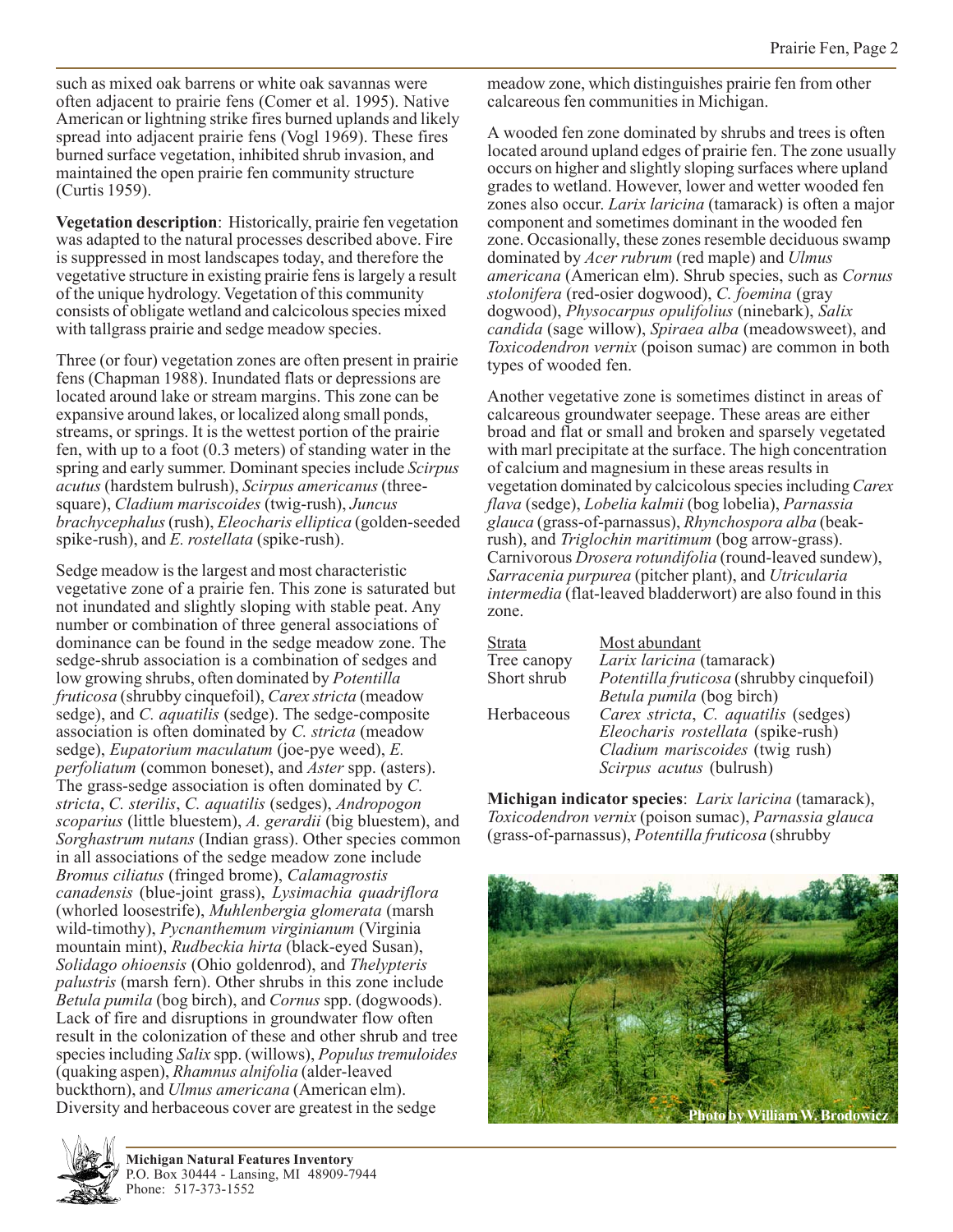cinquefoil), *Pycnanthemum virginianum* (Virginia mountain mint), *Solidago ohioensis* (Ohio goldenrod), *S. riddellii* (Riddell's goldenrod), and *Sorghastrum nutans* (Indian grass).

**Other noteworthy species**: Several rare animals are associated with prairie fen. *Oecanthus laricis* (tamarack tree cricket) utilizes tamarack for egg laying and is frequently found in the wooded fen zone fringing a prairie fen. *Neonympha mitchellii mitchellii* (Mitchell's satyr) is associated with more open edges of the wooded fen zone where tamarack trees and poison sumac are scattered within a meadow of tall sedges. *Oarisma poweshiek* (poweshiek skipper) is found associated with spike and bulrushes in the inundated flat/depression zone. Several rare turtles utilize prairie fen including *Emys blandingii* (Blanding's turtle), *Terrapene carolina carolina* (eastern box turtle), and *Clemmys guttata* (spotted turtle). *Clonophis kirtlandii* (Kirtland's snake) has been documented from several prairie fens in Michigan. Although not restricted to fens, *Sistrurus catenatus catenatus* (massasauga rattlesnake) is often found in the sedge meadow zone and in mid summer utilizes the inundated flat zone. *Celephelis muticum* (swamp metalmark) is found associated with its host plants *Cirsium muticum* (swamp thistle) primarily and *C. altissimum* (tall thistle), which are common in the sedge meadow zone. *Lepyronia angulifera* (angular spittlebug) has been collected from marly flats. Food plants for nymphs include *Sporobolus indicus* (smut-grass), *Cyperus schweinitzii* (umbrella sedge), and other sedges. In Michigan, adults of this species are generally found on *Eleocharis* spp.

Rare plants associated with prairie fen include *Berula erecta* (cut-leaved water-parsnip), *Cacalia plantaginea* (Indian plantain), *Calamagrostis stricta* (narrow-leaved reedgrass), *Carex richardsonii* (Richardson's sedge), *Cypripedium candidum* (white lady's-slipper), *Dodecatheon meadia* (shooting star), *Drosera anglica* (English sundew), *Eryngium yuccifolium* (rattlesnake-master), *Filipendula rubra* (queen-of-the-prairie), *Helianthus hirsutus* (whiskered sunflower), *Muhlenbergia richardsonis* (mat muhly), *Phlox maculata* (sweet William phlox), *Polemonium reptans* (Jacob's ladder), *Sanguisorba canadensis* (Canadian burnet), *Sporobolus heterolepis* (prairie dropseed), and *Valeriana ciliata* (common valerian).

Invasive, non-native species such as *Rhamnus frangula* (glossy buckthorn) establish monocultures along wooded fen edges and often extend into the sedge meadow zone. *Lythrum salicaria* (purple loosestrife) can also invade the inundated flat/depression and sedge meadow zones.

**Conservation/management**: Protecting hydrology is most important in the maintenance of vegetative structure in prairie fens. Groundwater flow into the prairie fen is altered by agricultural and residential drains and wells. The underlying groundwater table is lowered because of

groundwater extraction and lack of recharge due to drained surface water. A lower groundwater table cannot supply the calcareous seepage which underlies prairie fen communities. Land use planning to protect the aquifer recharge area to the prairie fen is necessary to retain the unique hydrology. Many of the existing prairie fens already have disrupted aquifer recharge areas and portions of these communities are slowly changing to shrub-carr.

Healthy woodlands, savanna, and prairies in uplands adjacent to fens allow infiltration of precipitation into the groundwater. On the other hand, lawns, agricultural fields, and impervious surfaces contribute warm, nutrient and sediment-laden surface water runoff into fens.

Nutrient addition from leaking septic tanks and drain fields is suspected of contributing to the dominance of invasives such as *Typha angustifolia* (narrow-leaved cat-tail), and *Phragmites australis* (giant reed grass) and purple loosestrife in portions of several prairie fens (Panno et al. 1999).

Control of invasive and woody species invasion is necessary in these prairie fens to restore natural vegetative patterns of diversity. Fire and manual removal have proven effective in controlling exotics and native woody invasives (Kohring 1982, Zimmerman 1983). Bowles et al. (1996) determined that although fire did not significantly decrease woody species frequency, it increased graminoid dominance.

**Research needs**: Quantify vegetational differences of structure and species diversity in prairie fens across the regional distribution. Investigate historical fire frequency within prairie fens. Determine how varying degrees of hydrological disruption affect patterns of prairie fen vegetative structure. Investigate the association of rare species (e.g., Mitchell's satyr) with prairie fens. Identify the most effective management techniques in restoring native prairie fen flora and fauna.

**Similar communities**: wet prairie, wet-mesic prairie, lakeplain wet prairie, lakeplain wet-mesic prairie, southern wet meadow, southern shrub-carr, northern fen, coastal fen, poor fen, interdunal wetland, rich tamarack swamp, bog.

### **Other classifications**

Michigan Natural Features Inventory (MNFI) Presettlement Vegetation: not specifically noted, likely associated with 6227-wet prairie, 6122-marsh.

Michigan Department of Natural Resources (MDNR): Llowland brush, N-marsh, T-tamarack.

Michigan Resource Information Systems (MIRIS): 612 shrub/scrub, 623-non-forested flats.

National Wetland Inventory (NWI): not specifically mentioned.